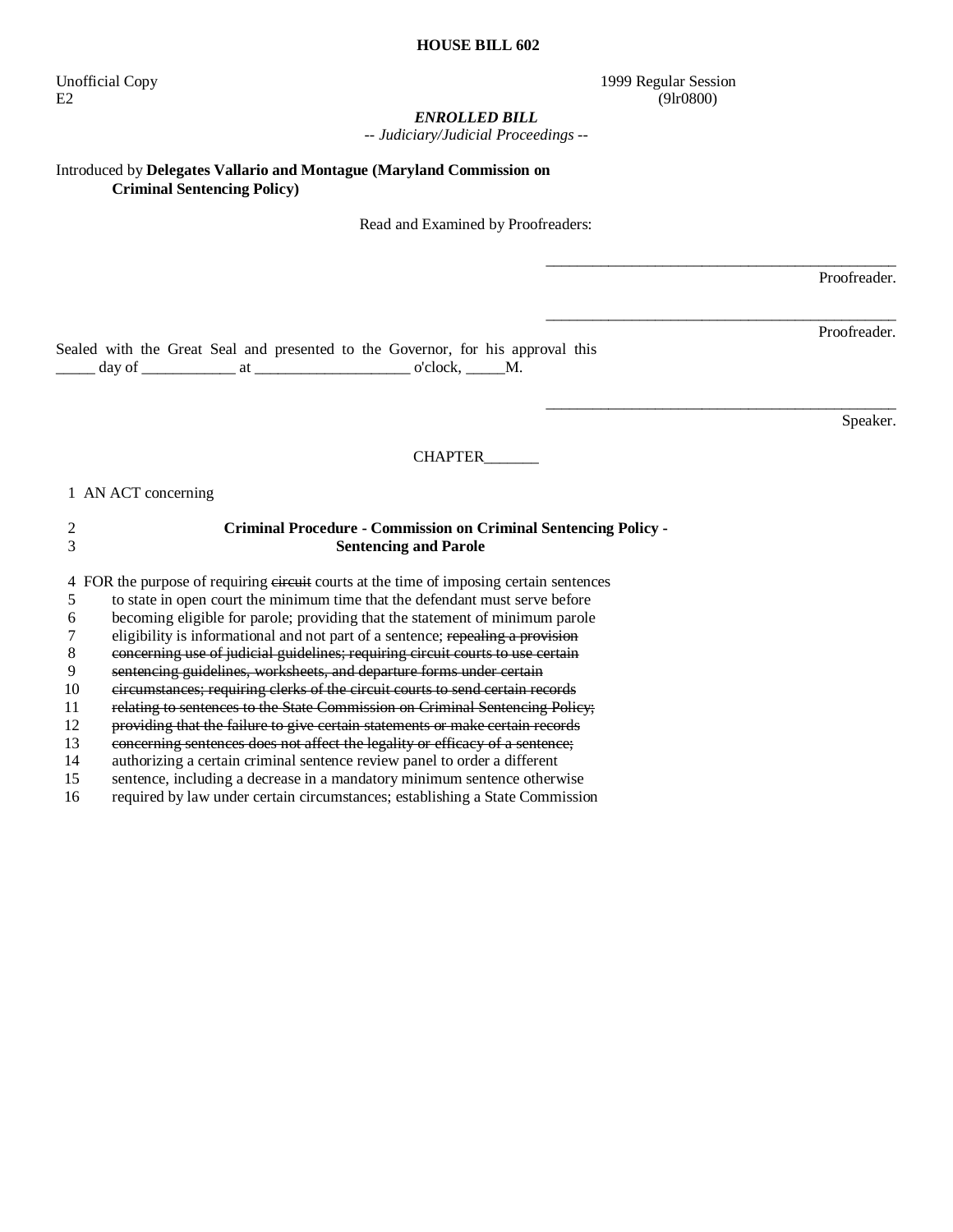2 concerning criminal sentencing; establishing the membership of, appointments 3 to, terms of the members on, and conditions concerning membership on the 4 Commission; providing for the initial terms of appointment for the appointed 5 members of the Commission; providing for certain meetings, rules, and 6 procedures of the Commission; requiring the Commission to hold its first meeting no later than a certain date at the call of the Chairperson; requiring 8 certain State units and local governments and local government units to provide 9 information to and cooperate with the Commission under certain circumstances; 10 providing for the employment of a staff under certain circumstances; requiring 11 the Commission to adopt certain sentencing guidelines under certain 12 circumstances; requiring the sentencing guidelines to contain certain elements; 13 requiring the Commission to adopt guidelines concerning corrections options; 14 requiring the Commission to submit an annual report to the General Assembly 15 on or before a certain date; requiring the annual report to contain certain 16 information; requiring the Commission to collect sentencing guideline 17 worksheets and to automate the information in the worksheets under certain 18 circumstances; establishing procedures and requirements for changes or 19 modifications to the sentencing guideline matrices by the Commission requiring 20 the Commission to adopt certain sentencing guidelines as regulations subject to 21 the Regulatory Review and Evaluation Act under certain circumstances; 22 requiring the Commission to conduct certain training, make certain 23 consultations, and prepare certain statements; requiring the Commission to use 24 a certain correctional population simulation model and to make the model 25 available to certain persons under certain circumstances; establishing that

1 on Criminal Sentencing Policy; establishing the intent of the General Assembly

26 certain inmates are not eligible for parole until they have served a certain

27 portion of their aggregate sentences under certain circumstances; requiring the

28 publication of the sentencing guidelines in certain State documents; exempting<br>29 the Commission from the Regulatory Review and Evaluation Act; defining

the Commission from the Regulatory Review and Evaluation Act; defining

30 certain terms; making stylistic changes; and generally relating to criminal

31 sentencing, review of criminal sentences, and parole.

32 BY adding to

- 33 Article 27 Crimes and Punishments
- 34 Section 640
- 35 Annotated Code of Maryland
- 36 (1996 Replacement Volume and 1998 Supplement)

37 BY repealing and reenacting, with amendments,

- 38 Article 27 Crimes and Punishments
- 39 Section 643C, 645JA, *645JA* and 645JC
- 40 Annotated Code of Maryland
- 41 (1996 Replacement Volume and 1998 Supplement)

42 BY adding to

- 43 Article 41 Governor Executive and Administrative Departments
- 44 Section 21-101 through 21-108, inclusive, to be under the new title "Title 21.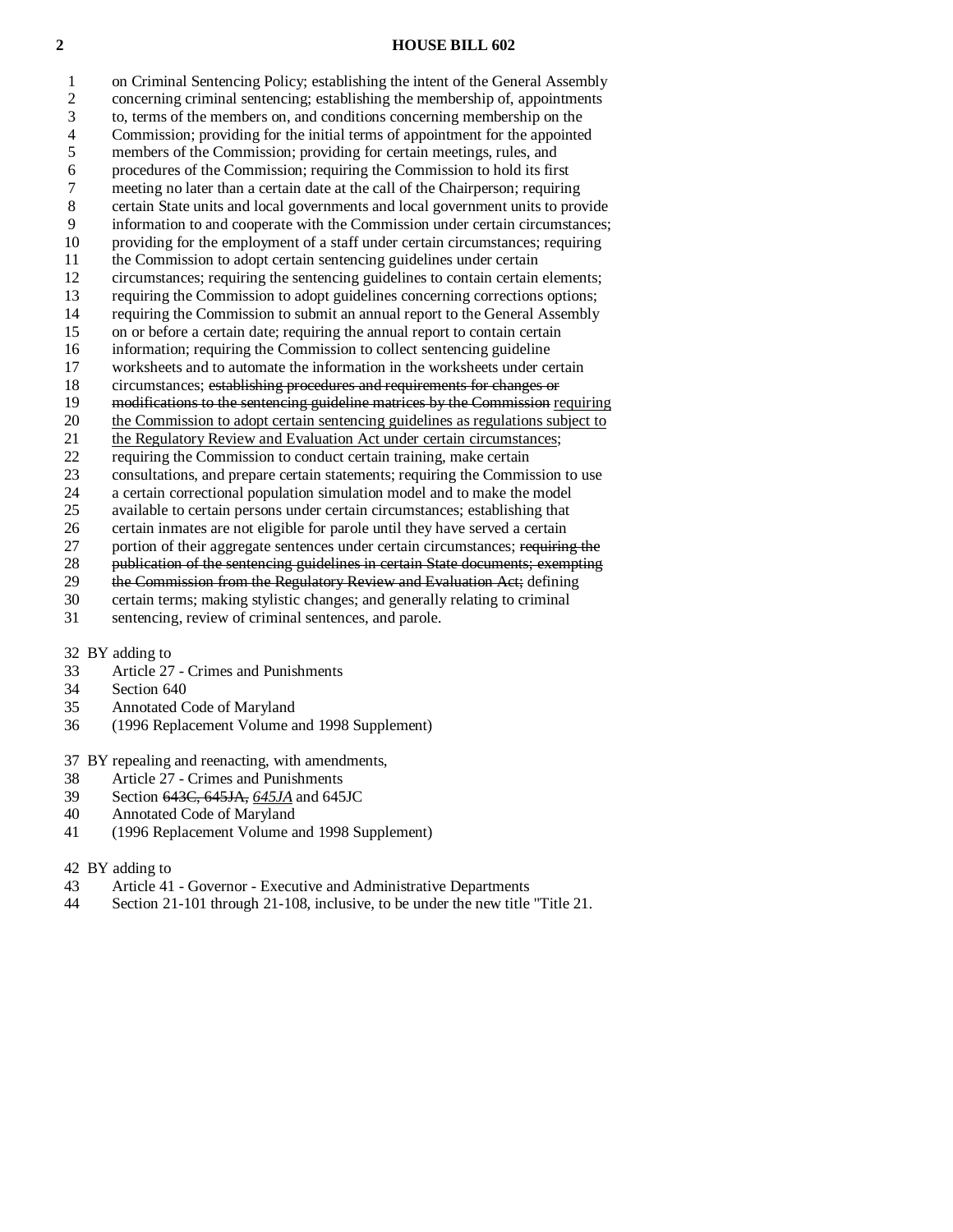- 1 State Commission on Criminal Sentencing Policy"
- 2 Annotated Code of Maryland
- 3 (1997 Replacement Volume and 1998 Supplement)
- 4 BY repealing and reenacting, with amendments,
- 5 Article Correctional Services
- 6 Section 7-301(a)
- 7 Annotated Code of Maryland
- 8 (As enacted by Chapter \_\_\_\_\_ (H.B. 11) of the Acts of the General Assembly of
- 9 1999)

## 10 BY repealing and reenacting, with amendments,

- 11 Article State Government
- 12 Section 7-205(a) and 10-102(b)
- 13 Annotated Code of Maryland
- 14 (1995 Replacement Volume and 1998 Supplement)
- 15 SECTION 1. BE IT ENACTED BY THE GENERAL ASSEMBLY OF
- 16 MARYLAND, That the Laws of Maryland read as follows:
- 

## 17 **Article 27 - Crimes and Punishments**

18 640.

 19 (A) AT THE TIME OF IMPOSITION OF A SENTENCE OF INCARCERATION *FOR A* 20 *VIOLENT CRIME AS DEFINED IN § 7-101 OF THE CORRECTIONAL SERVICES ARTICLE* 21 THAT IS TO BE EXECUTED AND FOR WHICH A DEFENDANT WILL BE ELIGIBLE FOR 22 PAROLE *AS PROVIDED IN § 7-301(C) OR (D) OF THE CORRECTIONAL SERVICES* 23 *ARTICLE*, THE COURT SHALL STATE IN OPEN COURT THE MINIMUM TIME THE 24 DEFENDANT MUST SERVE *FOR THE VIOLENT CRIME* BEFORE BECOMING ELIGIBLE 25 FOR PAROLE.

 26 (B) THE STATEMENT REQUIRED UNDER SUBSECTION (A) OF THIS SECTION IS 27 FOR INFORMATIONAL PURPOSES ONLY AND MAY NOT BE CONSIDERED A PART OF 28 THE SENTENCE.

 29 (C) THE FAILURE OF A COURT TO COMPLY WITH THE REQUIREMENTS OF THIS 30 SECTION DOES NOT AFFECT THE LEGALITY OR EFFICACY OF THE SENTENCE 31 IMPOSED.

32 643C.

 $33$  [(a) Nothing in this article may be construed to prohibit the use of judicial 34 guidelines in setting sentences.

35 (b) However, the guidelines may not: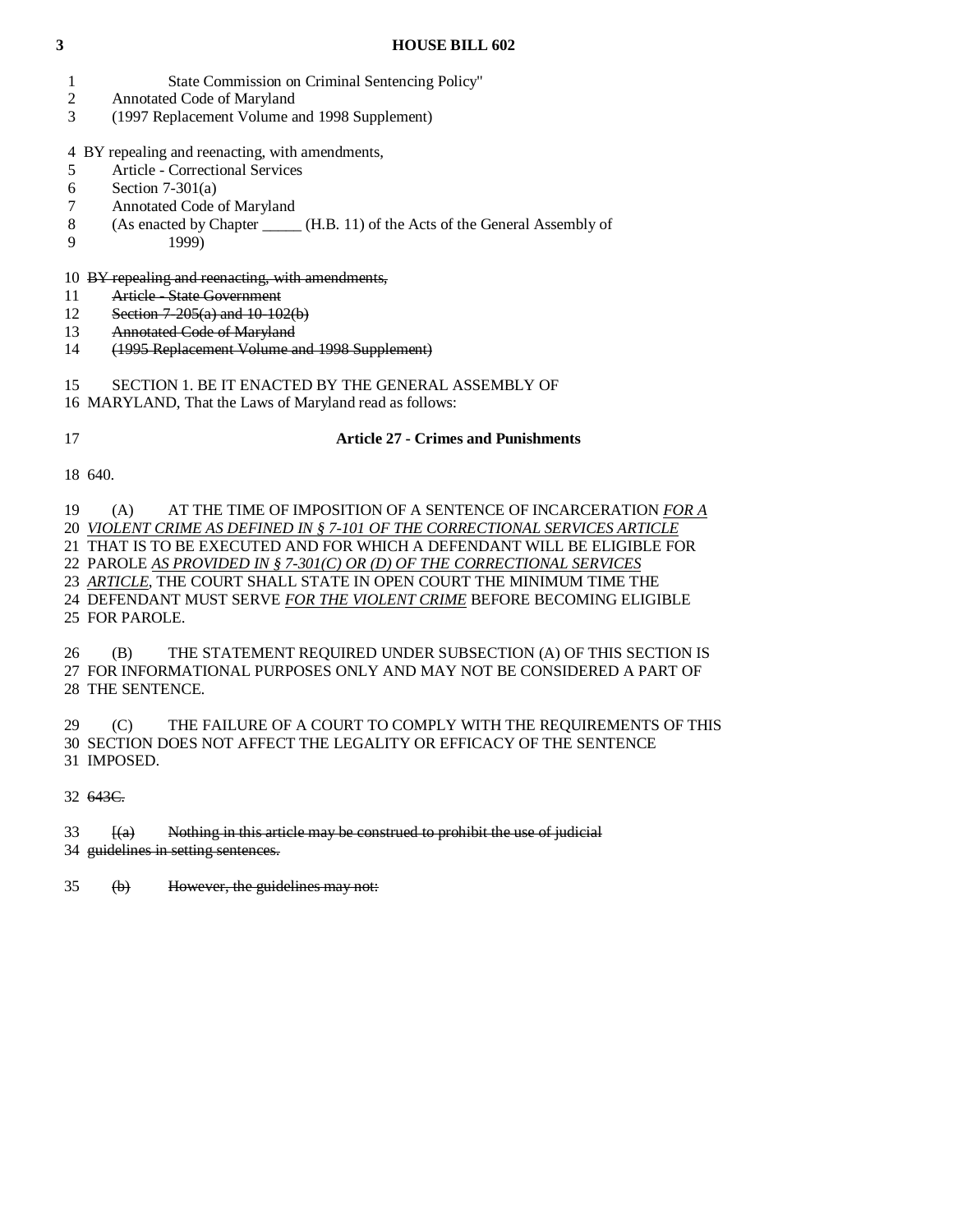| 4  |                                                                           | <b>HOUSE BILL 602</b>                                                                                                                                                                                                                                                                                                                                                                                                                                     |
|----|---------------------------------------------------------------------------|-----------------------------------------------------------------------------------------------------------------------------------------------------------------------------------------------------------------------------------------------------------------------------------------------------------------------------------------------------------------------------------------------------------------------------------------------------------|
| 1  | $\leftrightarrow$<br>2 $law; or$                                          | Prescribe a sentence exceeding the maximum sentence provided by                                                                                                                                                                                                                                                                                                                                                                                           |
| 3  | (2)<br>4 by $law.$ }                                                      | Be used in violation of any mandatory minimum sentence prescribed                                                                                                                                                                                                                                                                                                                                                                                         |
| 5  | $\leftrightarrow$<br>(A)<br>7 CODE, THE COURT SHALL:                      | IN A CASE IN A CIRCUIT COURT INVOLVING A CRIME SUBJECT TO<br>6 THE SENTENCING GUIDELINES ESTABLISHED UNDER ARTICLE 41, TITLE 21 OF THE                                                                                                                                                                                                                                                                                                                    |
| 8  | 9 GUIDELINES WORKSHEET; AND                                               | <b>HAVE PRESENTED TO IT THE APPROPRIATE SENTENCING</b><br>$\bigoplus$                                                                                                                                                                                                                                                                                                                                                                                     |
| 10 | 11 SENTENCING GUIDELINES.                                                 | REVIEW AND CONSIDER THE SUITABILITY OF THE APPLICABLE<br>(H)                                                                                                                                                                                                                                                                                                                                                                                              |
| 12 | $\left( 2\right)$<br>13 GUIDELINES.                                       | IT IS VOLUNTARY FOR THE COURT TO SENTENCE WITHIN THE                                                                                                                                                                                                                                                                                                                                                                                                      |
| 14 | (2)                                                                       | <b>THE COURT SHALL MAKE THE COMPLETED SENTENCING</b><br>$\left(3\right)$<br>15 GUIDELINES WORKSHEET PART OF THE RECORD OF THE CASE.                                                                                                                                                                                                                                                                                                                       |
| 16 | $\left(\frac{1}{2}\right)$<br>$\left( \mathbf{B}\right)$                  | <b>EXCEPT AS PROVIDED IN PARAGRAPH (2) OF THIS SUBSECTION, IN A</b><br>17 CASE IN A CIRCUIT COURT INVOLVING A CRIME SUBJECT TO THE SENTENCING<br>18 GUIDELINES IN WHICH THE COURT IMPOSES A SENTENCE EITHER GREATER OR<br>19 LESSER THAN THAT INDICATED IN THE GUIDELINES, THE COURT SHALL FILE A<br>20 WRITTEN RECORD OF REASONS FOR THE DEPARTURE, USING THE FORM PROVIDED<br>21 WITH THE SENTENCING GUIDELINES WORKSHEET.                              |
| 22 | $\left( 2\right)$                                                         | A SENTENCE TO A CORRECTIONS OPTIONS PROGRAM THAT FALLS<br>23 WITHIN THE CORRECTIONS OPTIONS ZONE SHOWN ON A MATRIX SHALL CONSTITUTE<br>24 A SENTENCE IN COMPLIANCE WITH THE GUIDELINES.                                                                                                                                                                                                                                                                   |
| 25 | $\Theta$                                                                  | FOLLOWING ENTRY OF A FINAL ORDER OF CONVICTION AND SENTENCE<br>26 IN A CASE SUBJECT TO THE SENTENCING GUIDELINES, THE CLERK OF THE CIRCUIT<br>27 COURT IN WHICH THE CASE WAS TRIED SHALL SEND A COPY OF THE ORDERS, THE<br>28 ORIGINAL OF THE SENTENCING GUIDELINES WORKSHEET, AND A COPY OF ANY<br>29 DEPARTURE EXPLANATION TO THE STATE COMMISSION ON CRIMINAL SENTENCING<br>30  POLICY AS SOON AS POSSIBLE AND NO LATER THAN 30 DAYS AFTER SENTENCING. |
| 31 | $\left(\mathbf{D}\right)$<br>H(e)<br>35 issuance of the commitment order. | $\left(\frac{1}{2}\right)$<br>If a court prepares a Maryland sentencing guidelines<br>32 worksheet, the clerk of the court shall deliver to the agency that has been ordered by<br>33 the court to retain custody of the defendant a copy of the Maryland sentencing<br>34 guidelines worksheet with the commitment order or as soon as practicable after                                                                                                 |
| 36 | (2)                                                                       | The Parole Commission shall review a Maryland sentencing<br>37 guidelines worksheet for purposes of complying with the requirements of Article 41,                                                                                                                                                                                                                                                                                                        |

38 Title 4, Subtitle 5 of the Code.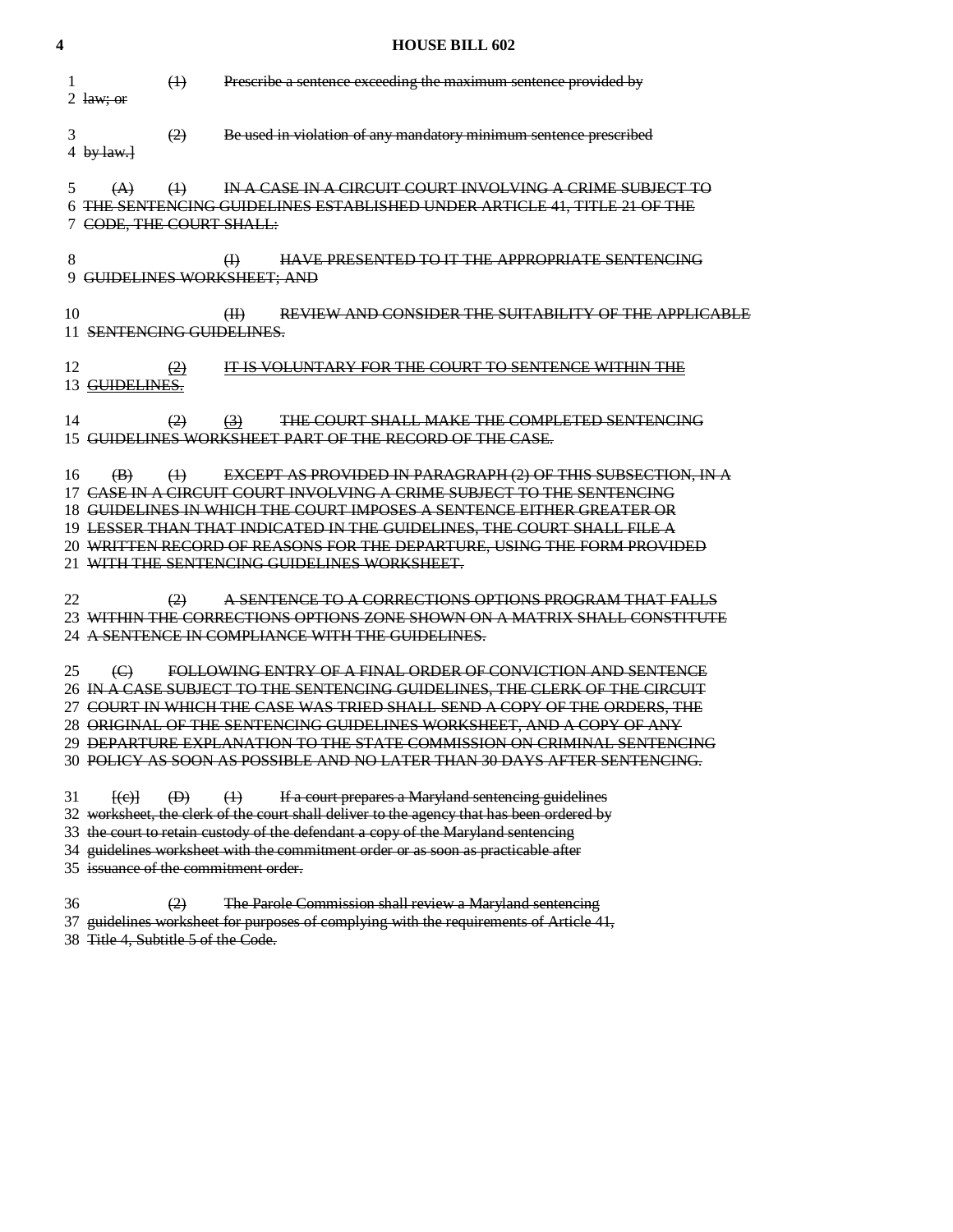### 1 (E) THE FAILURE OF A COURT TO COMPLY WITH THE REQUIREMENTS OF THIS 2 SECTION DOES NOT AFFECT THE LEGALITY OR EFFICACY OF THE SENTENCE 3 IMPOSED.

4 645JA.

 5 (a) Unless [no different sentence could have been imposed or unless] the 6 sentence was imposed by more than one trial judge, every person convicted of a crime 7 by any trial court of this State and sentenced to serve, with or without suspension, a 8 total of more than two years imprisonment in any penal or correctional institution in 9 this State shall be entitled to have the sentence reviewed by a panel of three or more 10 trial judges of the judicial circuit in which the sentencing court is located. However, a 11 person has no right to have any sentence reviewed more than once pursuant to this 12 section. Notwithstanding any rule of the Court of Appeals to the contrary, the judge 13 who sentenced the convicted person shall not be one of the members of the panel, but

14 if he so desires he may sit with the panel in an advisory capacity only.

 15 (b) The review of a sentence of death is governed by the provisions of § 414 of 16 this article.

17 645JC.

 18 (a) The panel shall have the right to require the Division of Parole and 19 Probation to investigate, report, and make recommendations with regard to any such 20 application for review.

21 (b) (1) The panel shall consider each application for review and shall have

22 the power, with a hearing, to order a different sentence to be imposed or served,

23 including, by way of illustration and not by way of limitation, an increased or

24 decreased sentence, or a suspended sentence to be served in whole or in part, or a

25 sentence to be suspended with or without probation, upon such terms and conditions

26 as the panel may deem just and which could lawfully have been imposed by the

27 sentencing court at the time of the imposition of the sentence under review, or the

28 panel may decide that the sentence under review should remain unchanged.

 29 (2) *(I)* IN THE MANNER PROVIDED IN THIS SECTION*, AND SUBJECT TO* 30 *ITEM (II) OF THIS PARAGRAPH,* THE PANEL MAY ORDER A DIFFERENT SENTENCE, 31 INCLUDING A DECREASE, IN A MANDATORY MINIMUM SENTENCE OTHERWISE 32 REQUIRED BY LAW.

 33 *(II) A PANEL MAY NOT ORDER A DECREASE IN A MANDATORY* 34 *MINIMUM SENTENCE UNLESS THE PANEL'S DECISION IS UNANIMOUS.*

 35 (c) Without holding a hearing, the panel may decide that the sentence under 36 review should remain unchanged.

37 (d) The panel may not increase a sentence for imprisonment for life,

38 imprisonment for life without the possibility of parole, or a term of years to the

39 sentence of death.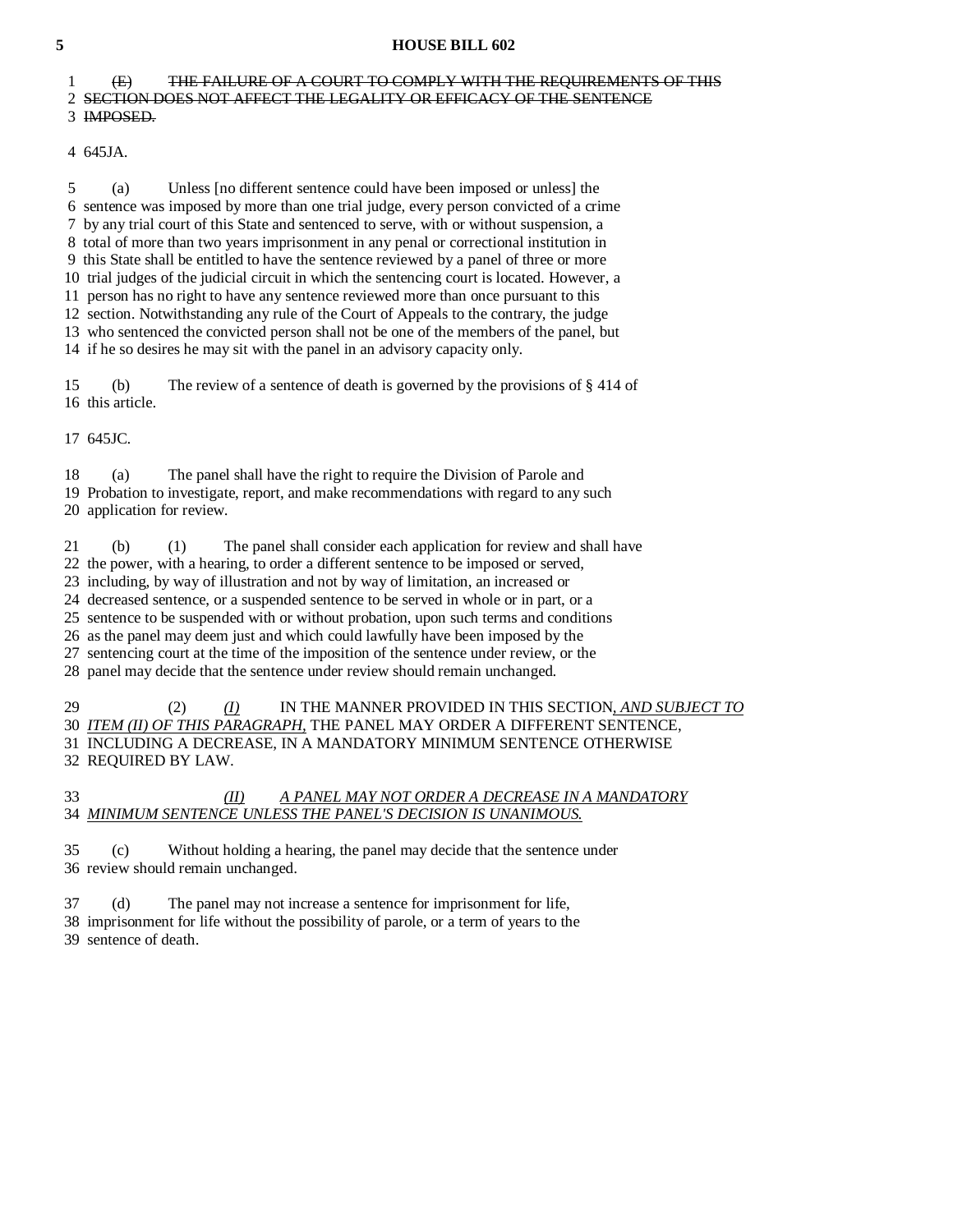1 (e) The decision of the panel in each review shall be rendered by a majority of 2 the members of the panel and shall be rendered within thirty days from the filing 3 date of the application for review. 4 (f) If the panel orders any different sentence, the panel shall resentence and 5 notify the convicted person in accordance with the order of the panel. 6 (g) Time served on any sentence under review shall be deemed to have been 7 served on the sentence substituted. 8 **Article 41 - Governor - Executive and Administrative Departments**  9 TITLE 21. STATE COMMISSION ON CRIMINAL SENTENCING POLICY. 10 21-101. 11 IN THIS TITLE, "COMMISSION" MEANS THE STATE COMMISSION ON CRIMINAL 12 SENTENCING POLICY. 13 21-102. 14 IT IS THE INTENT OF THE GENERAL ASSEMBLY THAT: 15 (1) SENTENCING SHOULD BE FAIR AND PROPORTIONAL AND THAT 16 SENTENCING POLICIES SHOULD REDUCE UNWARRANTED DISPARITY, INCLUDING 17 ANY RACIAL DISPARITY, IN SENTENCES FOR OFFENDERS WHO HAVE COMMITTED 18 SIMILAR OFFENSES AND HAVE SIMILAR CRIMINAL HISTORIES; 19 (2) SENTENCING POLICIES SHOULD AID CITIZEN UNDERSTANDING OF 20 THE TIME THAT AN OFFENDER WILL ACTUALLY BE INCARCERATED, IF ANY; 21 *(3) SENTENCING GUIDELINES ARE VOLUNTARY AND THAT IT IS* 22 *VOLUNTARY FOR THE COURT TO SENTENCE WITHIN THE GUIDELINES.* 23 (3) *(4)* PRISON CAPACITY AND PRISON USAGE SHOULD GIVE PRIORITY 24 TO THE INCARCERATION OF VIOLENT AND CAREER OFFENDERS;

 25 (4) *(5)* SENTENCING POLICIES SHOULD PRESERVE MEANINGFUL 26 JUDICIAL DISCRETION IN THE IMPOSITION OF SENTENCES AND SUFFICIENT 27 FLEXIBILITY TO PERMIT INDIVIDUALIZED SENTENCES; AND

28 (5) (6) SENTENCING JUDGES IN EVERY JURISDICTION IN THE STATE 29 SHOULD BE ABLE TO IMPOSE THE MOST APPROPRIATE CRIMINAL PENALTIES, 30 INCLUDING CORRECTIONS OPTIONS PROGRAMS FOR APPROPRIATE OFFENDERS.

31 21-103.

32 THERE IS A STATE COMMISSION ON CRIMINAL SENTENCING POLICY.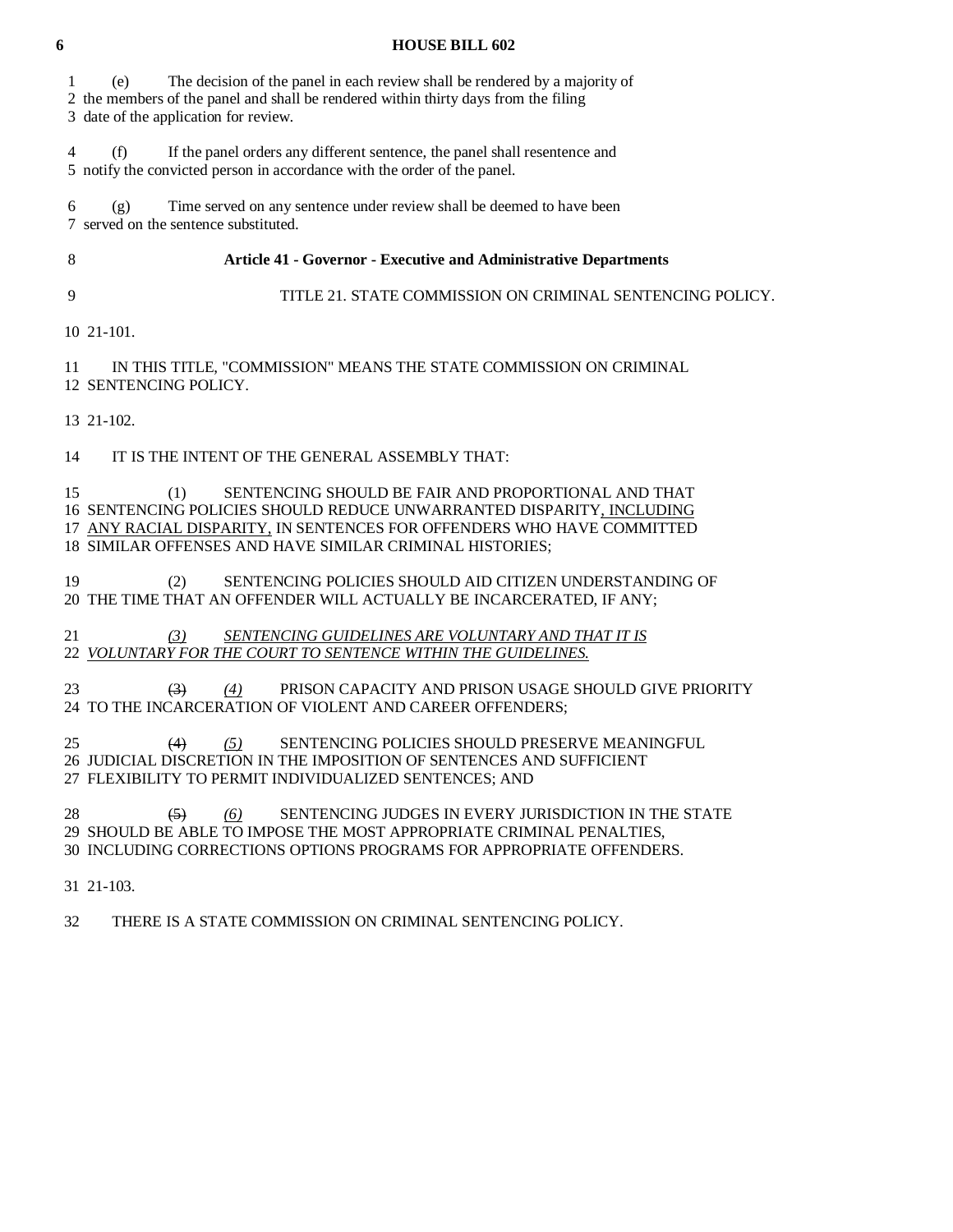1 21-104.

2 (A) THE COMMISSION CONSISTS OF 19 MEMBERS AS FOLLOWS:

3 (1) A CHAIRPERSON, APPOINTED BY THE GOVERNOR;

 4 (2) THE CHIEF JUDGE OF THE COURT OF APPEALS OR A JUDGE OR 5 FORMER JUDGE OF THE COURT OF APPEALS OR THE COURT OF SPECIAL APPEALS 6 DESIGNATED BY THE CHIEF JUDGE OF THE COURT OF APPEALS;

 7 (3) ONE CIRCUIT COURT JUDGE, APPOINTED BY THE CHIEF JUDGE OF 8 THE COURT OF APPEALS;

 9 (4) ONE DISTRICT COURT JUDGE, APPOINTED BY THE CHIEF JUDGE OF 10 THE COURT OF APPEALS;

11 (5) THE ATTORNEY GENERAL OR THE ATTORNEY GENERAL'S DESIGNEE;

 12 (6) ONE STATE'S ATTORNEY WHO IS RECOMMENDED BY THE PRESIDENT 13 OF THE MARYLAND STATE'S ATTORNEYS ASSOCIATION, APPOINTED BY THE 14 GOVERNOR;

15 (7) THE PUBLIC DEFENDER OR THE PUBLIC DEFENDER'S DESIGNEE;

 16 (8) A CRIMINAL DEFENSE ATTORNEY WHO IS RECOMMENDED BY THE 17 PRESIDENT OF THE MARYLAND CRIMINAL DEFENSE LAWYERS ASSOCIATION, 18 APPOINTED BY THE GOVERNOR;

 19 (9) TWO MEMBERS OF THE SENATE OF MARYLAND, WITH AT LEAST ONE 20 MEMBER BEING FROM THE SENATE JUDICIAL PROCEEDINGS COMMITTEE, 21 APPOINTED BY THE PRESIDENT OF THE SENATE;

22 (10) TWO MEMBERS OF THE HOUSE OF DELEGATES, WITH AT LEAST ONE 23 MEMBER BEING FROM THE HOUSE JUDICIARY COMMITTEE, APPOINTED BY THE 24 SPEAKER OF THE HOUSE;

 25 (11) THE SECRETARY OF THE DEPARTMENT OF PUBLIC SAFETY AND 26 CORRECTIONAL SERVICES OR THE SECRETARY'S DESIGNEE;

 27 (12) ONE REPRESENTATIVE FROM A VICTIM'S ADVOCACY GROUP, 28 APPOINTED BY THE GOVERNOR;

29 (13) ONE REPRESENTATIVE FROM LAW ENFORCEMENT, APPOINTED BY 30 THE GOVERNOR;

 31 (14) ONE MEMBER WITH A BACKGROUND IN CRIMINAL JUSTICE OR 32 CORRECTIONS POLICY WHO IS A RECOGNIZED EXPERT IN THE FIELD, APPOINTED BY 33 THE GOVERNOR;

 34 (15) ONE REPRESENTATIVE OF LOCAL DETENTION CENTERS, APPOINTED 35 BY THE GOVERNOR; AND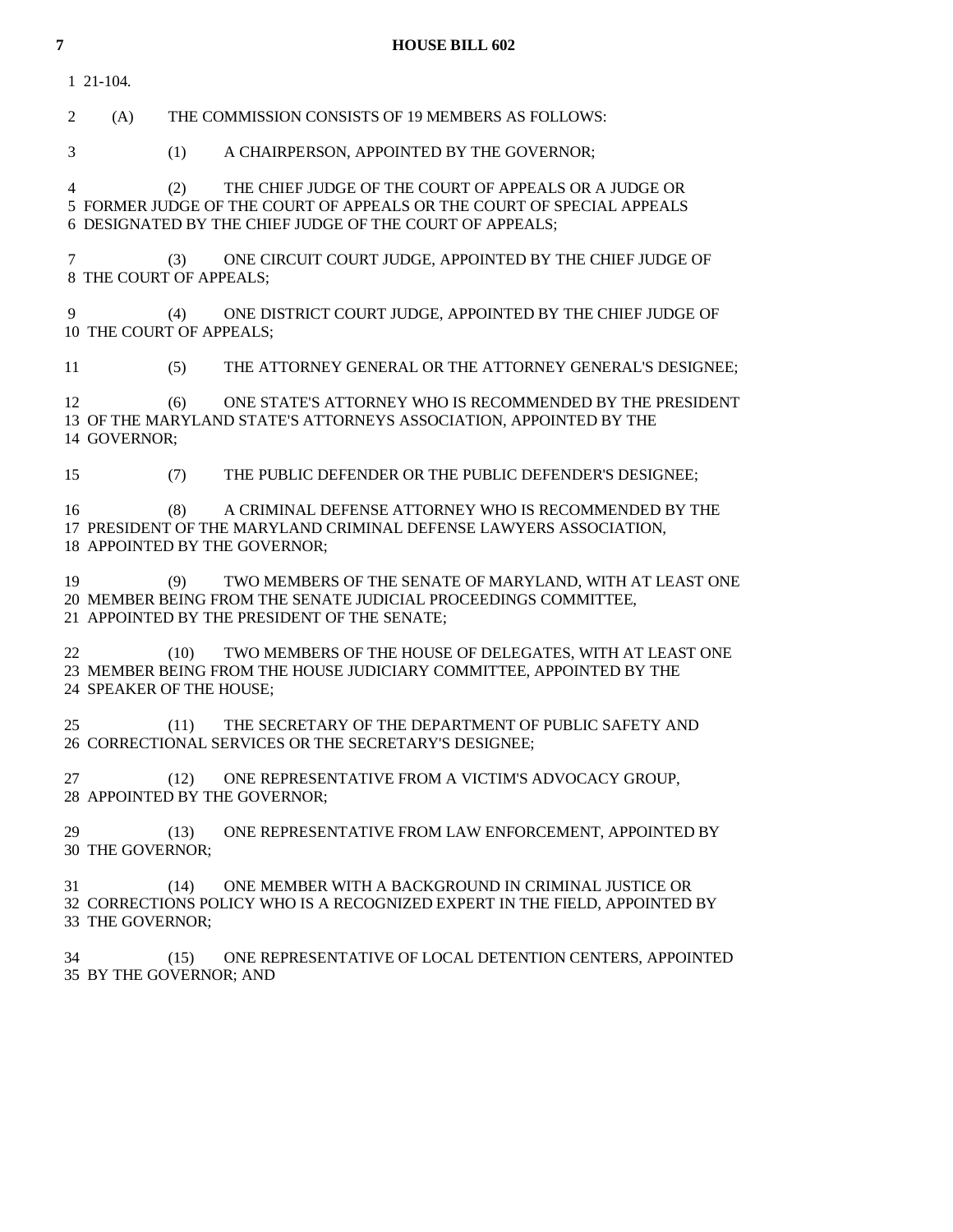| 8 |                             |      | <b>HOUSE BILL 602</b>                                                                                                                                                                                    |
|---|-----------------------------|------|----------------------------------------------------------------------------------------------------------------------------------------------------------------------------------------------------------|
|   | $\mathbf{1}$<br>2 GOVERNOR. | (16) | TWO REPRESENTATIVES OF THE PUBLIC, APPOINTED BY THE                                                                                                                                                      |
|   | 3<br>(B)                    | (1)  | THE TERM OF AN APPOINTED MEMBER IS 4 YEARS.                                                                                                                                                              |
|   | 4                           | (2)  | THE TERMS OF THE APPOINTED MEMBERS ARE STAGGERED.                                                                                                                                                        |
|   | 5                           | (3)  | AT THE END OF A TERM, A MEMBER CONTINUES TO SERVE UNTIL A<br>6 SUCCESSOR IS APPOINTED AND QUALIFIES.                                                                                                     |
|   | 7<br>9 QUALIFIES.           | (4)  | A MEMBER WHO IS APPOINTED AFTER A TERM HAS BEGUN SERVES<br>8 ONLY FOR THE REST OF THE TERM AND UNTIL A SUCCESSOR IS APPOINTED AND                                                                        |
|   | 10                          |      | (5) AFTER AN APPOINTED MEMBER'S TERM ENDS, THE APPOINTED<br>11 MEMBER MAY BE REAPPOINTED.                                                                                                                |
|   | 12 21-105.                  |      |                                                                                                                                                                                                          |
|   | 13<br>(A)<br>14 OUORUM.     |      | A MAJORITY OF THE AUTHORIZED MEMBERSHIP OF THE COMMISSION IS A                                                                                                                                           |
|   | 15                          |      | (B) (1) THE COMMISSION SHALL MEET QUARTERLY AT THE TIMES AND<br>16 PLACES THAT IT DETERMINES.                                                                                                            |
|   | 17                          | (2)  | THE COMMISSION MAY HOLD ADDITIONAL MEETINGS AT THE CALL<br>18 OF THE CHAIRPERSON OR ANY SIX MEMBERS OF THE COMMISSION AFTER GIVING<br>19 PROPER NOTICE IN THE MANNER PROVIDED IN THE COMMISSION'S RULES. |
|   | 20<br>(C)                   |      | THE COMMISSION MAY ESTABLISH SUBCOMMITTEES OR ADVISORY<br>21 COMMITTEES COMPOSED OF COMMISSION MEMBERS TO ACCOMPLISH THE DUTIES<br>22 IMPOSED UNDER THIS SECTION.                                        |
|   | 23<br>(D)                   | (1)  | THE COMMISSION MAY ESTABLISH RULES GOVERNING THE<br>24 ADMINISTRATION AND PROCEEDINGS OF THE COMMISSION.                                                                                                 |
|   |                             |      | 25 (2) CHANGES TO THE GUIDELINES SHALL BE ADOPTED BY A MAJORITY<br>26 OF THE TOTAL NUMBER OF MEMBERS OF THE COMMISSION.                                                                                  |
|   | 27<br>(E)                   |      | THE COMMISSION MAY REQUIRE STATE UNITS AND LOCAL<br>28 GOVERNMENTS AND LOCAL GOVERNMENT UNITS TO PROVIDE INFORMATION AS<br>29 REQUESTED BY THE COMMISSION.                                               |
|   | 30<br>(F)                   |      | THE COMMISSION MAY APPLY FOR, ACCEPT, AND USE GRANTS OR<br>31 FINANCIAL OR OTHER AID FROM ANY PUBLIC OR PRIVATE SOURCE TO ACCOMPLISH                                                                     |

32 THE DUTIES ESTABLISHED IN THIS TITLE.

33 (G) A MEMBER OF THE COMMISSION:

 34 (1) MAY NOT RECEIVE COMPENSATION FOR SERVING ON THE 35 COMMISSION; BUT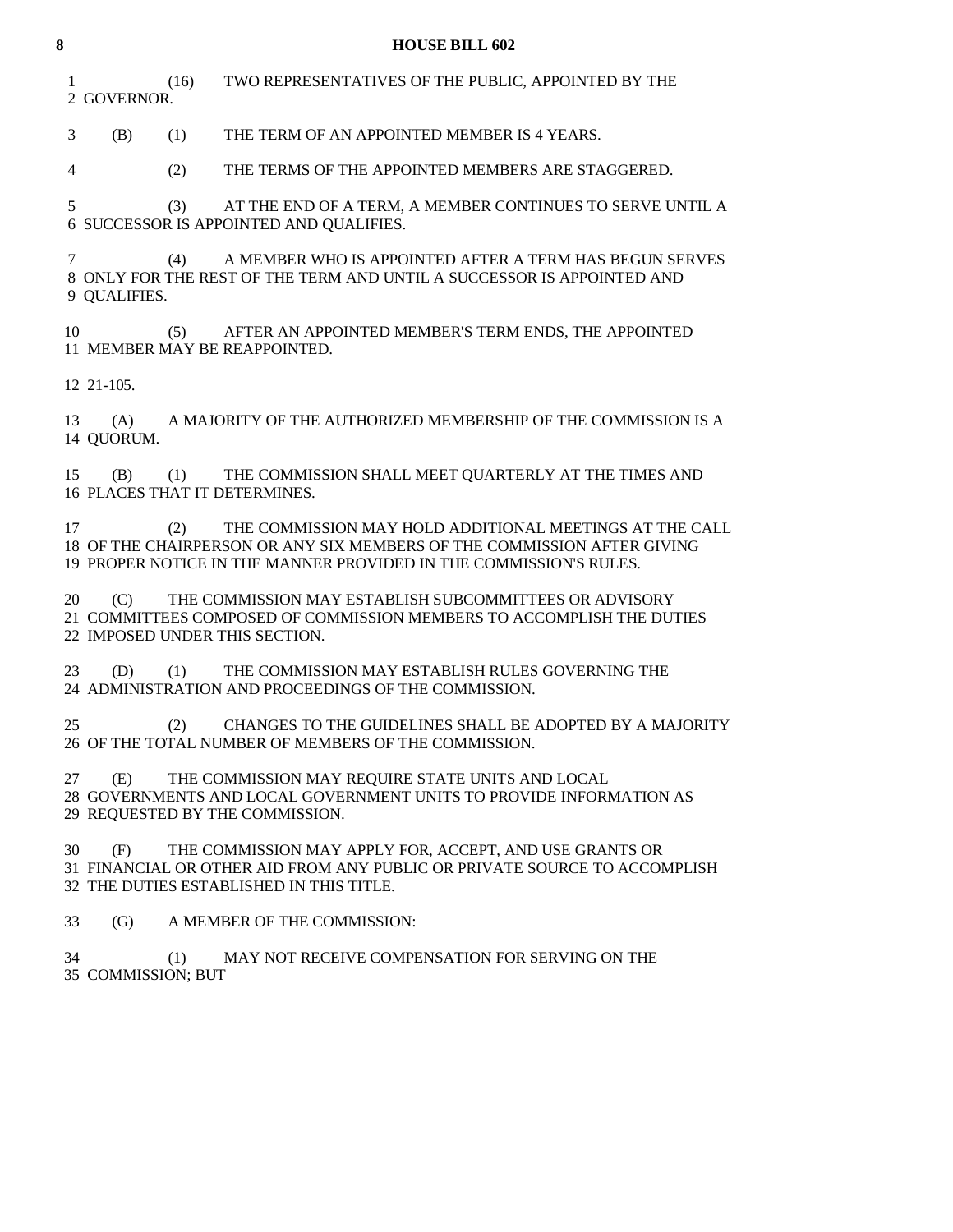# 1 (2) IS ENTITLED TO REIMBURSEMENT FOR EXPENSES UNDER THE 2 STANDARD STATE TRAVEL REGULATIONS, AS PROVIDED IN THE STATE BUDGET.

 3 (H) THE COMMISSION SHALL HOLD AT LEAST ANNUALLY A PUBLIC HEARING 4 FOR THE PURPOSE OF HEARING COMMENTS FROM THE PUBLIC CONCERNING THE 5 ISSUES THAT ARE BEING STUDIED BY THE COMMISSION.

 6 (I) IN ACCORDANCE WITH THE STATE BUDGET THE COMMISSION MAY 7 EMPLOY A STAFF SELECTED BY THE CHAIRPERSON.

 8 (J) THE FOLLOWING STATE UNITS SHALL COOPERATE FULLY WITH THE 9 COMMISSION:

10 (1) THE GOVERNOR'S OFFICE OF CRIME CONTROL AND PREVENTION;

11 (2) THE DEPARTMENT OF LEGISLATIVE SERVICES;

12 (3) THE ADMINISTRATIVE OFFICE OF THE COURTS;

13 (4) THE DEPARTMENT OF PUBLIC SAFETY AND CORRECTIONAL

14 SERVICES;

15 (5) THE DEPARTMENT OF BUDGET AND MANAGEMENT;

16 (6) THE DEPARTMENT OF JUVENILE JUSTICE;

17 (7) THE DEPARTMENT OF STATE POLICE; AND

18 (8) THE STATE BOARD OF VICTIM SERVICES.

19 (K) (J) ALL LOCAL GOVERNMENTS AND UNITS OF STATE GOVERNMENT 20 SHALL COOPERATE FULLY WITH THE COMMISSION.

21 21-106.

22 (A) SUBJECT TO REVISION BY THE COMMISSION, AND AFTER CONSIDERATION

23 OF THE RECOMMENDATIONS OF THE MARYLAND COMMISSION ON CRIMINAL

24 SENTENCING POLICY, THE COMMISSION SHALL ADOPT:

25 (1) EXISTING SENTENCING GUIDELINES FOR SENTENCING WITHIN THE 26 LIMITS ESTABLISHED BY LAW WHICH SHALL BE CONSIDERED BY THE SENTENCING 27 COURT IN DETERMINING THE APPROPRIATE SENTENCE FOR DEFENDANTS WHO 28 PLEAD GUILTY OR NOLO CONTENDERE TO, OR WHO WERE FOUND GUILTY OF CRIMES 29 IN A CIRCUIT COURT; AND

 30 (2) THE RECOMMENDATIONS OF THE MARYLAND CRIMINAL 31 SENTENCING POLICY COMMISSION CONCERNING THE SENTENCING GUIDELINES.

32 (B) THE SENTENCING GUIDELINES SHALL: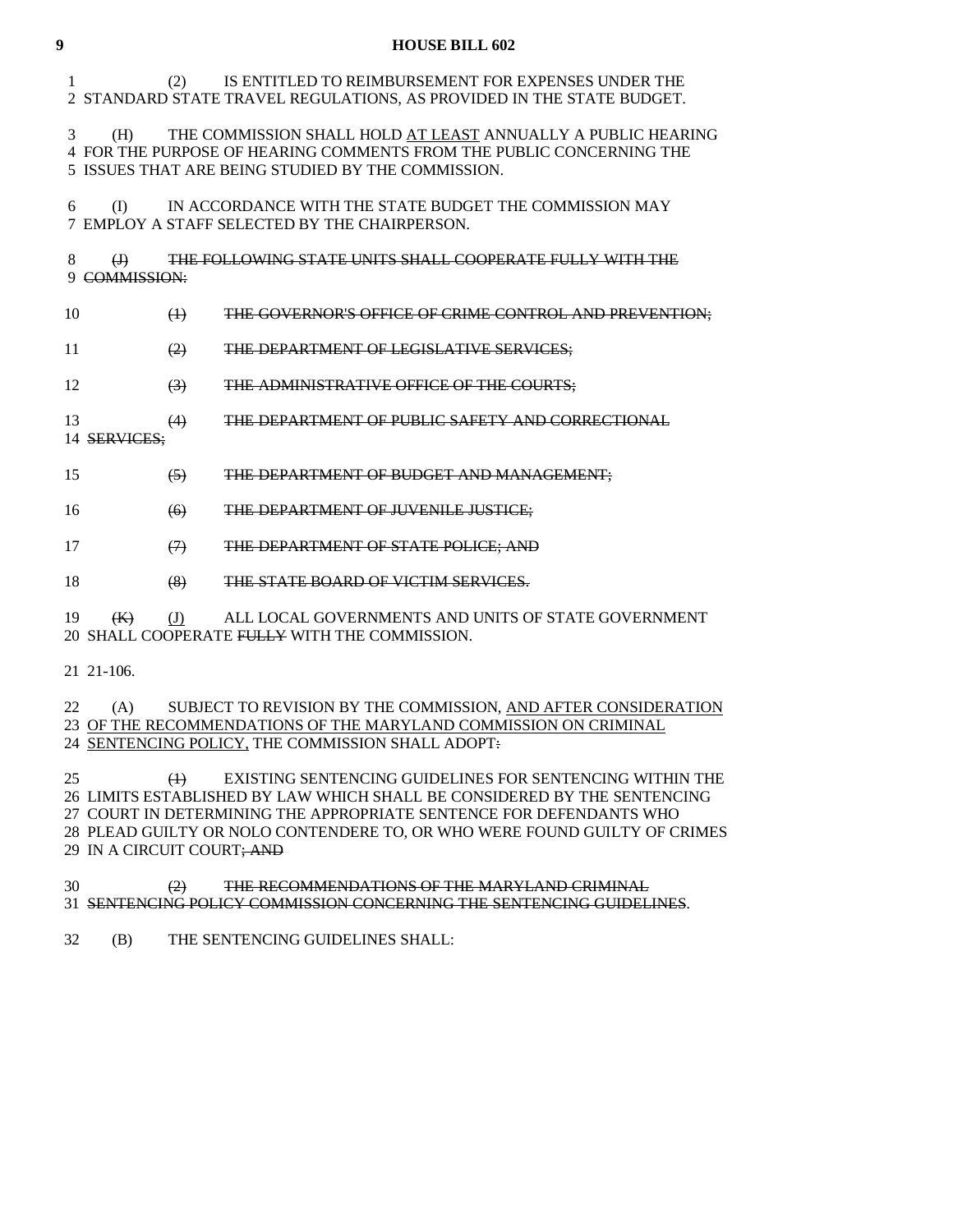1 (1) SPECIFY THE RANGE OF SENTENCES APPLICABLE TO CRIMES OF A 2 GIVEN DEGREE OF SERIOUSNESS;

 3 (2) SPECIFY A RANGE OF INCREASED SEVERITY FOR DEFENDANTS 4 PREVIOUSLY CONVICTED OF OR ADJUDICATED DELINQUENT FOR ONE OR MORE 5 CRIMES BEFORE THE CURRENT OFFENSE; AND

6 (3) PROVIDE A LIST OF AGGRAVATING OR MITIGATING CIRCUMSTANCES.

 7 (C) (1) THE COMMISSION SHALL ADOPT GUIDELINES TO IDENTIFY 8 DEFENDANTS WHO WOULD BE APPROPRIATE FOR PARTICIPATION IN CORRECTIONS 9 OPTIONS PROGRAMS.

 10 (2) THE GUIDELINES FOR CORRECTIONS OPTIONS SHALL BE 11 CONSIDERED BY THE SENTENCING COURT IN DETERMINING WHETHER TO 12 SENTENCE A DEFENDANT TO CORRECTIONS OPTIONS OR THE ORDINARY SENTENCE 13 OTHERWISE CALLED FOR BY THE SENTENCING GUIDELINES.

 14 (3) IN DECIDING WHETHER TO SENTENCE A DEFENDANT TO 15 CORRECTIONS OPTIONS, THE SENTENCING COURT SHALL GIVE PRIMARY 16 CONSIDERATION TO PROTECTION OF PUBLIC SAFETY.

 17 (D) (1) THE COMMISSION SHALL UNDERTAKE AN ANNUAL REVIEW OF 18 SENTENCING POLICY AND PRACTICE AND MAKE A REPORT TO THE GENERAL 19 ASSEMBLY IN ACCORDANCE WITH § 2-1246 OF THE STATE GOVERNMENT ARTICLE ON 20 OR BEFORE DECEMBER 1 OF EACH YEAR.

 21 (2) THE ANNUAL REPORT SHALL INCLUDE ANY CHANGES TO THE 22 GUIDELINES MADE DURING THE PRECEDING YEAR.

 23 (3) (I) THE ANNUAL REPORT SHALL REVIEW JUDICIAL COMPLIANCE 24 WITH THE GUIDELINES, INCLUDING COMPLIANCE BY OFFENSE AND BY JUDICIAL 25 CIRCUIT.

26 (II) IN DETERMINING WHETHER A SENTENCE IS WITHIN THE 27 GUIDELINES, THE COMMISSION SHALL CONSIDER A SENTENCE TO A CORRECTIONS 28 OPTIONS PROGRAM AS BEING WITHIN THE GUIDELINES IF THE SENTENCE FALLS 29 WITHIN A CORRECTIONS OPTIONS ZONE SHOWN ON THE MATRIX.

 30 (E) (1) THE COMMISSION SHALL COLLECT SENTENCING GUIDELINES 31 WORKSHEETS AND AUTOMATE THE INFORMATION WITH THE ASSISTANCE OF THE 32 ADMINISTRATIVE OFFICE OF THE COURTS.

 33 (2) THE COMMISSION SHALL MONITOR SENTENCING PRACTICE AND 34 RECOMMEND ADOPT CHANGES TO THE GUIDELINE MATRICES CONSISTENT WITH 35 THE INTENT OF THIS TITLE.

 36 (F) (1) WHEN THE COMMISSION ADOPTS CHANGES TO THE GUIDELINES, 37 THE CHANGES SHALL BE PUBLISHED IN THE MARYLAND REGISTER AND IN THE 38 CODE OF MARYLAND REGULATIONS.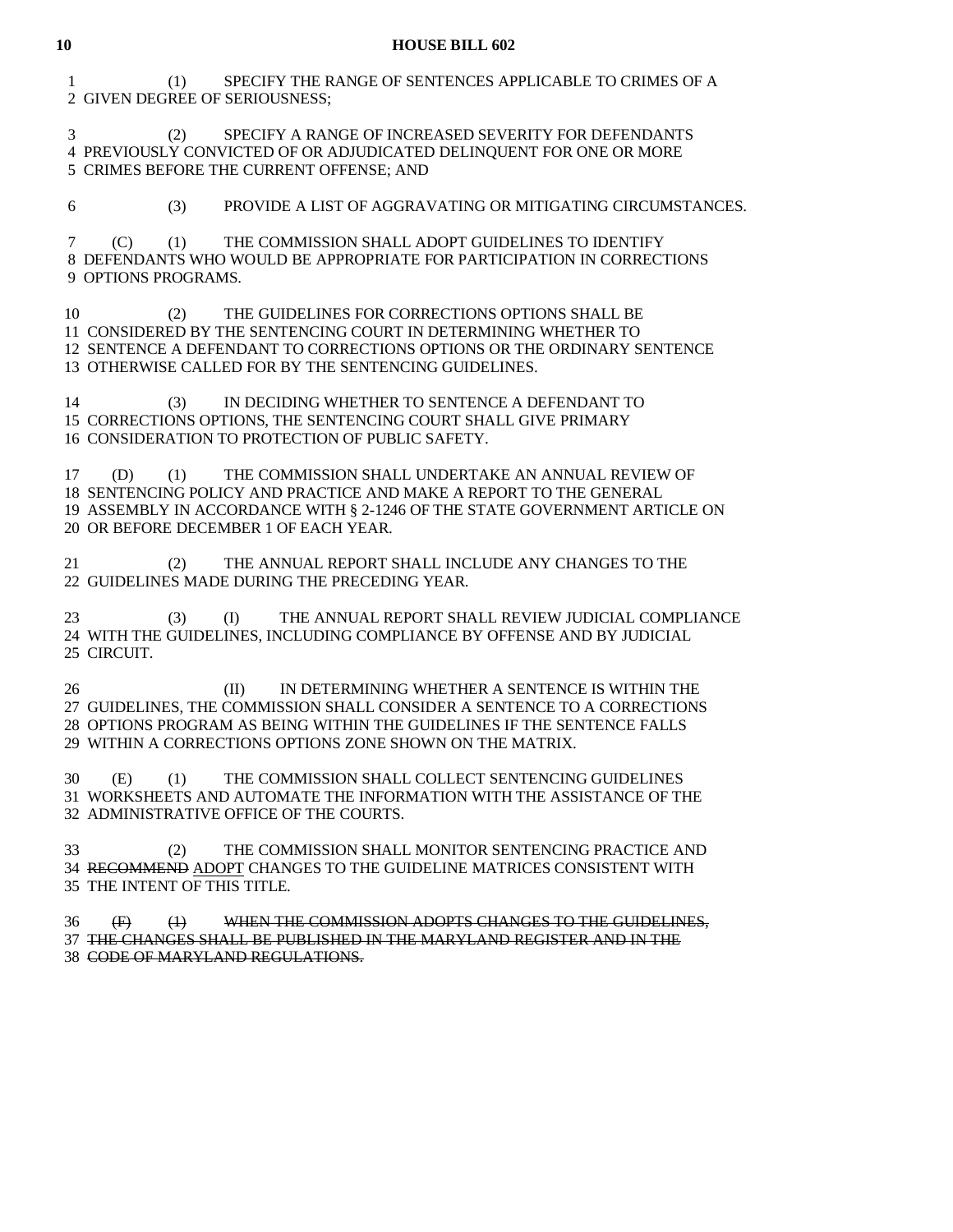| 11 |                                           | <b>HOUSE BILL 602</b>                                                                                                                                                                                                 |
|----|-------------------------------------------|-----------------------------------------------------------------------------------------------------------------------------------------------------------------------------------------------------------------------|
| 1  | (2)<br>$2$ $\Theta$ F:                    | CHANGES TO THE GUIDELINES SHALL BE EFFECTIVE ON THE LATER                                                                                                                                                             |
| 3  |                                           | $\bigoplus$<br>30 DAYS AFTER PUBLICATION IN THE MARYLAND REGISTER; OR                                                                                                                                                 |
| 4  | 5 THE MARYLAND REGISTER.                  | THE DATE SPECIFIED BY THE COMMISSION AND PUBLISHED IN<br>(H)                                                                                                                                                          |
| 6  | (F)<br>(1)<br>9 STATE GOVERNMENT ARTICLE. | SUBJECT TO PARAGRAPH (2) OF THIS SUBSECTION, THE COMMISSION<br>7 SHALL ADOPT SENTENCING GUIDELINES AND ANY CHANGES TO THOSE GUIDELINES<br>8 AS REGULATIONS SUBJECT TO THE REQUIREMENTS OF TITLE 10, SUBTITLE 1 OF THE |
| 10 | (2)<br>13 REGULATIONS.                    | ANY REGULATIONS ADOPTED UNDER PARAGRAPH (1) OF THIS<br>11 SUBSECTION ARE VOLUNTARY GUIDELINES THAT MAY NOT BE CONSTRUED TO<br>12 REQUIRE A COURT TO ADOPT OR IMPOSE ANY GUIDELINE CONTAINED IN THE                    |
| 14 | (3)                                       | ANY CHANGE TO THE GUIDELINES SHALL BE EFFECTIVE ON THE<br>15 DATE THAT THE REGULATIONS TAKE EFFECT AS PROVIDED UNDER TITLE 10,<br>16 SUBTITLE 1 OF THE STATE GOVERNMENT ARTICLE.                                      |
|    | 17 21-107.                                |                                                                                                                                                                                                                       |
| 18 | (A)<br>21 BE REQUIRED.                    | THE COMMISSION SHALL CONDUCT TRAINING AND ORIENTATION FOR<br>19 TRIAL COURT JUDGES, ATTORNEYS, PROBATION OFFICERS, AND OTHER INTERESTED<br>20 PARTIES BEFORE THE EFFECTIVE DATE OF THE GUIDELINES PERIODICALLY AS MAY |
| 22 | (B)                                       | THE COMMISSION SHALL CONSULT WITH THE GENERAL ASSEMBLY WITH<br>23 REFERENCE TO IMPLEMENTATION, MANAGEMENT, MAINTENANCE, AND<br>24 OPERATIONS OF THE SENTENCING GUIDELINES SYSTEM.                                     |
| 25 | (C)                                       | THE COMMISSION SHALL PREPARE STATEMENTS CONTAINING FISCAL<br>26 AND STATISTICAL INFORMATION ON PROPOSED LEGISLATION AFFECTING<br>27 SENTENCING AND CORRECTIONS PRACTICE.                                              |
|    | 28 21-108.                                |                                                                                                                                                                                                                       |
| 29 | (A)<br>31 CORRECTIONAL RESOURCES THAT:    | THE COMMISSION SHALL USE A CORRECTIONAL POPULATION<br>30 SIMULATION MODEL TO ASSIST IN DETERMINING THE STATE AND LOCAL                                                                                                |
| 32 | (1)                                       | ARE REQUIRED UNDER CURRENT LAWS, POLICIES, AND PRACTICES<br>33 RELATING TO SENTENCING, PAROLE, AND MANDATORY SUPERVISION; AND                                                                                         |
| 34 | (2)                                       | WOULD BE REQUIRED TO IMPLEMENT ANY FUTURE COMMISSION<br>35 RECOMMENDATIONS FOR LEGISLATION OR CHANGES TO THE GUIDELINES.                                                                                              |
|    |                                           |                                                                                                                                                                                                                       |
|    |                                           |                                                                                                                                                                                                                       |
|    |                                           |                                                                                                                                                                                                                       |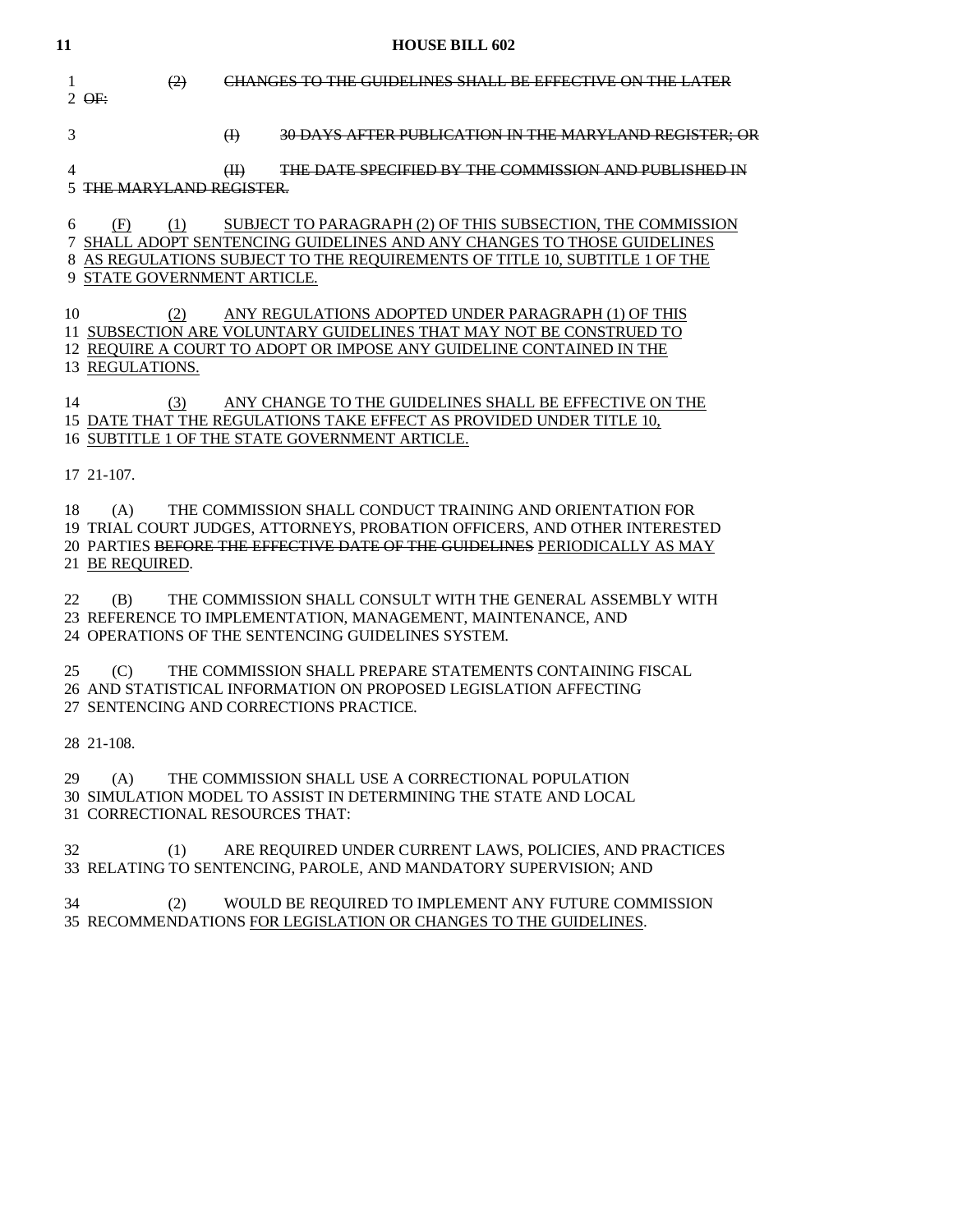1 (B) IF THE COMMISSION'S RECOMMENDATIONS FOR CHANGES IN 2 LEGISLATION WOULD RESULT IN STATE AND LOCAL INMATE POPULATIONS THAT 3 WOULD EXCEED THE OPERATING CAPACITIES OF AVAILABLE FACILITIES, THEN THE 4 COMMISSION SHALL PRESENT ADDITIONAL SENTENCING MODEL ALTERNATIVES 5 CONSISTENT WITH THESE CAPACITIES. 6 (C) THE COMMISSION SHALL MAKE THE MODEL AVAILABLE TO RESPOND TO 7 INQUIRIES FROM ANY MEMBER OF THE GENERAL ASSEMBLY OR THE SECRETARY OF 8 THE DEPARTMENT OF PUBLIC SAFETY AND CORRECTIONAL SERVICES, IN SECOND 9 PRIORITY TO THE WORK OF THE COMMISSION. 10 **Article - Correctional Services**  11 7-301. 12 (a) (1) Except as otherwise provided in this section, the Commission shall 13 request that the Division of Parole and Probation make an investigation that will 14 enable the Commission to determine the advisability of granting parole to an inmate 15 who: 16 [(1)] (I) has been sentenced under the laws of the State to serve a term 17 of 6 months or more in a correctional facility; and 18 [(2)] (II) has served in confinement one-fourth of the inmate's aggregate 19 sentence. 20 (2) EXCEPT AS OTHERWISE PROVIDED BY LAW OR IN A PREDETERMINED 21 PAROLE RELEASE AGREEMENT, AN INMATE IS NOT ELIGIBLE FOR PAROLE UNTIL 22 THE INMATE HAS SERVED IN CONFINEMENT ONE-FOURTH OF THE INMATE'S 23 AGGREGATE SENTENCE. 24 **Article - State Government** 25 7-205.  $26$  (a) Except as otherwise provided by law, the Code of Maryland Regulations 27 shall contain the text of: 28 (1) each executive order that is generally permanent in nature; 29 (2) each regulation; 30 (3) each document that the General Assembly requires to be published 31 with a regulation; [and] 32 (4) THE SENTENCING GUIDELINES ADOPTED BY THE STATE 33 COMMISSION ON CRIMINAL SENTENCING POLICY; AND 34 [(4)] (5) unless otherwise privileged, each other document that the

35 Committee permits to be published in the Code of Maryland Regulations.